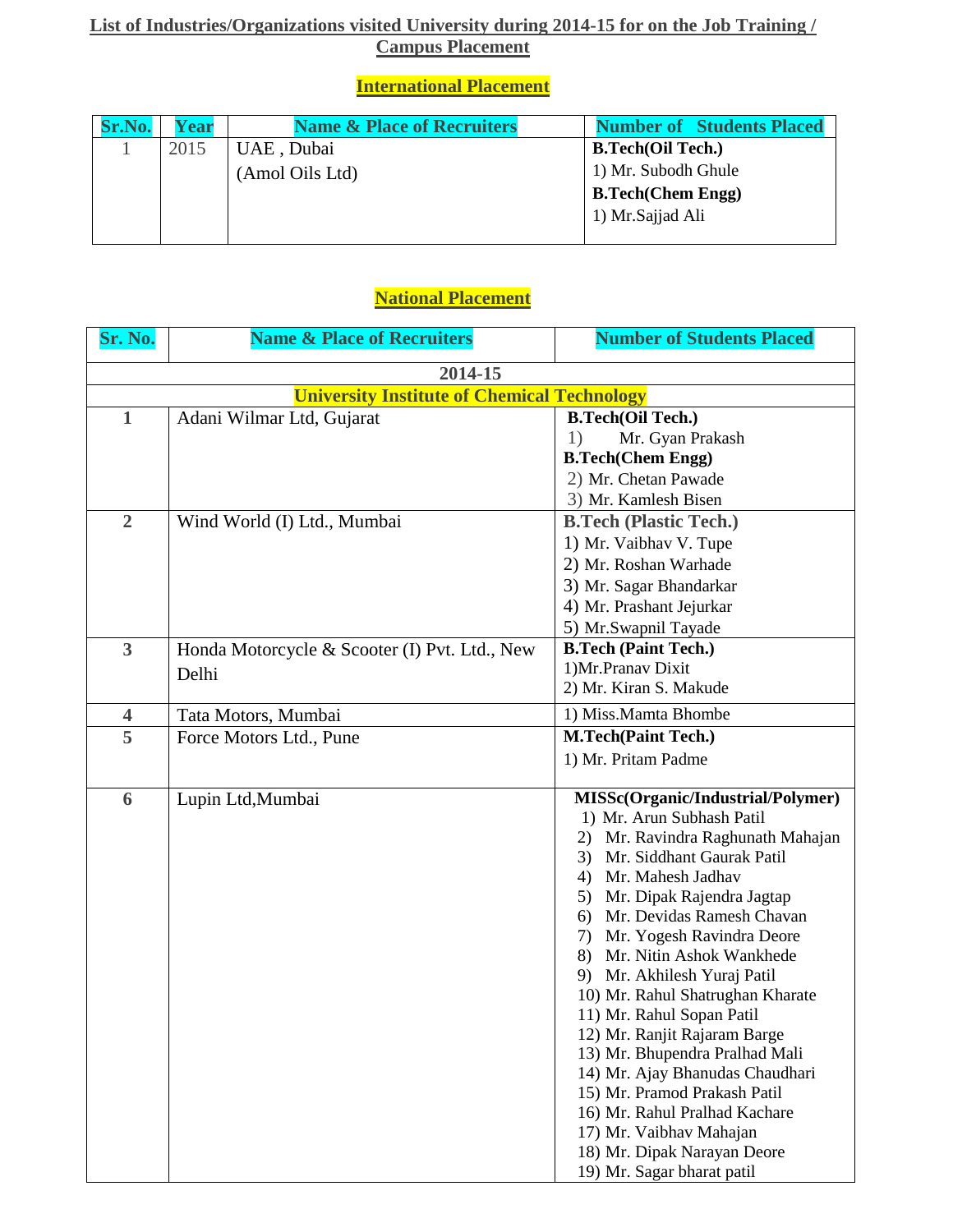|                |                               | 20) Mr. Nilesh Rajendra Dabhade      |
|----------------|-------------------------------|--------------------------------------|
|                |                               | 21) Mr. Praful A Patil               |
|                |                               | 22) Mr. Dnyneshwar Lotan Mali        |
|                |                               | 23) Mr. Gaurav Arun Koli             |
|                |                               | 24) Mr. Gaurav Madhukar Narkhede     |
|                |                               | 25) Mr. Amitesh Kantilal Kapure      |
|                |                               | 26) Mr. Sandip Mahajan               |
|                |                               | 27) Mr. Iccharam Patil               |
|                |                               | 28) Mr. Dinesh Kachave               |
|                |                               | 29) Mr. Gopal Suresh Patil           |
|                |                               |                                      |
|                |                               | 30) Mr. Sachin Petkar                |
|                |                               | 31) Mr. Sandip Dilip Chaudhari       |
|                |                               | 32) Mr. Bajiya Shaymlal Rameshvarlal |
|                |                               | 33) Mr. Vijay Shatruganah Savale     |
|                |                               | 34) Mr. Amol Bhagwan Tahakale        |
|                |                               | 35) Mr. Walmik Bhikan Kumawat        |
|                |                               | 36) Mr. Pradip Rajendra Koli         |
|                |                               | 37) Mr. Swapnil Anil Shinde          |
|                |                               | 38) Mr. Jayesh Kumar<br>Kailasrao    |
|                |                               | Ugale                                |
|                |                               | 39) Mr. Vishal Patil                 |
|                |                               | 40) Mr. Samadhan Namdeo Parashkar    |
|                |                               | 41) Mr. Hiralal Ravindra Patil       |
|                |                               | 42) Mr. Sujay Sanjay Patil           |
|                |                               | 43) Mr. Umesh Patil                  |
|                |                               | 44) Mr. Rahul Anil Shimpi            |
|                |                               |                                      |
|                |                               | 45) Mr. Bhagwan Mali                 |
|                |                               | 46) Mr. Tushar Uttam Shinde          |
| $\overline{7}$ |                               |                                      |
|                | Galaxy Surfactant Ltd, Mumbai | <b>M.Sc.(Organic Chemistry)</b>      |
|                |                               | 1) Mr. Yogesh singh Rajput           |
|                |                               | 2) Mr. Jitendra Pawar                |
|                |                               | 3) Mr. Samadhan Shinde               |
| 8              | Bajaj Finance Ltd, Pune       | <b>MBA</b> (Marketing/Finance)       |
|                |                               | 1) Mr. Nikhil Sharma                 |
|                |                               | 2) Mr. Kiran Patil                   |
|                |                               | 3) Mr. Ganesh S.Mahajan              |
|                |                               | 4) Mr. Pusuraj Sapkale               |
|                |                               | 5) Mr. Darshan Chauk                 |
|                |                               | 6) Mr. Dinsh Badade                  |
|                |                               | 7) Mr. Ganesh Bunde                  |
|                |                               | 8) Mr. Nikhil Sirsath                |
|                |                               | 9) Mr. Amol Mahajan                  |
|                |                               | 10) Mr. Vinaykumar Mishra            |
|                |                               | 11) Miss. Nirmal Choudhari           |
|                |                               | 12) Mr. Jaypal Garasiya              |
|                |                               | 13) Mr. Nilesh Saharsingh            |
|                |                               | 14) Mr. Pariksheet Patil             |
|                |                               | 15) Mr. Ganesh Nerpagar              |
|                |                               | 16) Mr. Abrar Pinjari                |
|                |                               |                                      |
|                |                               | 17) Mr. Shaikh Asif                  |
|                |                               | 18) Mr. Harshad Badgujar             |
|                |                               | 19) Mr. Nilesh Choudhari             |
|                |                               | 20) Mr. Sachin Mahajan               |
|                |                               | 21) Mr. Dipak Pawar                  |
|                |                               | 22) Mr. Rohan Patil                  |
| 9              | Godrej Industries, Mumbai     | 1) Mr. Amol Mahajan                  |
|                |                               | 2) Mr. Ajay Deshmukh                 |
| <b>10</b>      | Sangavi Polymers, Jalgaon     | 1) Mr. Ganesh Mahajan                |